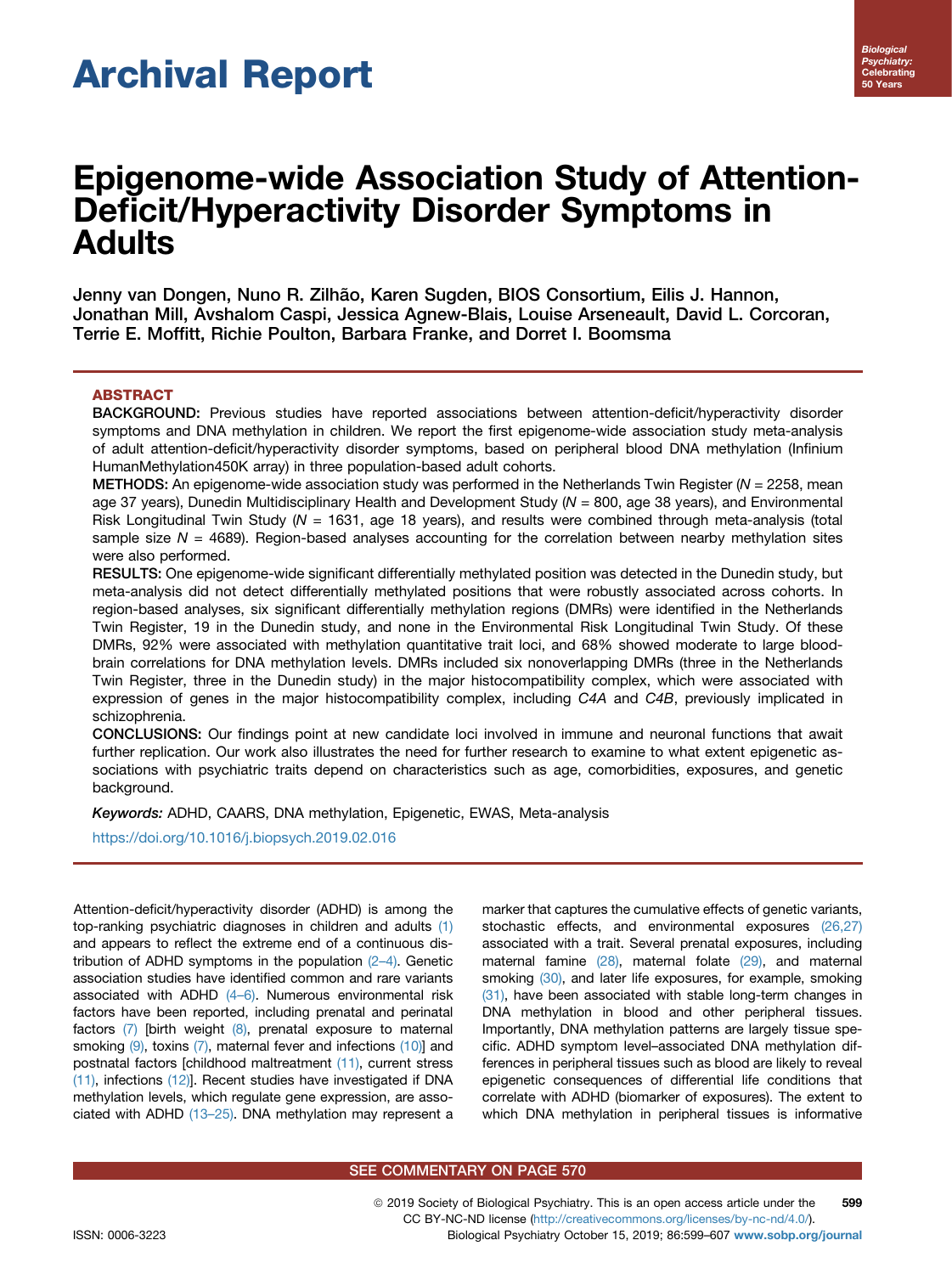about epigenetic mechanisms that contribute to interindividual differences in ADHD symptoms or that correlate with causal epigenetic mechanisms in other tissues is unknown. It has been reported that DNA methylation levels in blood correlate to a limited extent with methylation levels in other tissues, including the brain  $(32-35)$  $(32-35)$ . One explanation for such correlations is that methylation quantitative trait locus (mQTL) effects correlate to some extent across tissues, as was recently demonstrated for cis mQTL effects in blood and brain [\(36\)](#page-8-0).

Several candidate gene studies, most of limited sample size (mean 192; range, 82–426), have reported associations between ADHD symptoms in children and DNA methylation in cord blood [\(13\)](#page-7-0), peripheral blood [\(14,18,20\),](#page-7-0) buccal samples [\(22\)](#page-7-0), and saliva [\(19,20\)](#page-7-0). Other candidate approaches in small samples have reported relationships between DNA methylation, ADHD symptoms, and environmental risk factors [\(15,21,23\).](#page-7-0) To date, three epigenome-wide association studies (EWASs) of ADHD (symptoms) in children have been published [\(16,19,24\).](#page-7-0) The first study measured DNA methylation in saliva in a small group of boys with ADHD and control subjects (age  $7-12$  years, sample size  $= 112$ ) and reported genes with suggestive evidence for association [\(19\).](#page-7-0) The second study measured DNA methylation in 384 cord blood samples and found no significant differences between children who later received a diagnosis of ADHD and controls [\(24\).](#page-7-0) The largest EWAS (817 children in a population-based study in the United Kingdom) identified 13 loci, where DNA methylation level in cord blood was significantly predictive of ADHD symptom trajectories between age 7 and 15 years [\(16\)](#page-7-0); among those was ST3GAL3, one of the significant loci from the genome-wide association study (GWAS) of ADHD [\(4\).](#page-7-0) As both DNA methylation and ADHD symptoms change with age, it is unknown if findings in children persist in adulthood. Moreover, the robustness of associations between ADHD symptoms and DNA methylation remains to be investigated in larger studies of multiple cohorts.

We report the first EWAS meta-analysis of ADHD symptoms in adults; this is also the largest EWAS of ADHD symptoms to date. We assessed the association between whole-blood DNA methylation and ADHD symptoms in three population-based cohorts: the Netherlands Twin Register (NTR), the Dunedin Multidisciplinary Health and Development Study from New Zealand, and the Environmental Risk (E-Risk) Longitudinal Twin Study from the United Kingdom. In secondary analyses, we 1) tested if CpGs with a lower, albeit nonsignificant,  $p$  value showed enrichment for loci previously identified in GWASs of psychiatric disease or in EWASs of psychiatric phenotypes or exposures; 2) analyzed differentially methylated regions (DMRs) to examine the evidence for small methylation differences at multiple nearby CpGs; and 3) examined the relationship between DNA methylation and RNA transcript levels in blood, the effects of mQTLs, and the correlation between DNA methylation in blood and brain to facilitate the biological interpretation of findings.

#### METHODS AND MATERIALS

#### **Overview**

The EWAS was performed in three cohorts ([Figure 1](#page-2-0)): NTR [\(37\)](#page-8-0) ( $N = 2232$  individuals from twin families), Dunedin study [\(38\)](#page-8-0)  $(N = 800$  unrelated individuals), and E-Risk  $(39)$  (N = 1631) twins). Results were combined in a meta-analysis to identify differentially methylated positions (DMPs) and to examine heterogeneity of effects across cohorts. Next, we performed secondary analyses. Genome-wide meta-analysis test statistics were used to test for enrichment of ADHD EWAS signals in loci detected in previous GWASs and EWASs of relevant traits. We performed DMR analyses in each cohort, compared results across cohorts, and performed a meta-analysis–based DMR analysis. Functional follow-up analyses were performed on top DMPs from the meta-analysis (nominal  $p$  value  $<$  1.0  $\times$  10<sup>-5</sup>) and on significant DMRs. Further details about the analyses are provided in [Supplement 1.](#page-8-0)

#### Ethical Permission

The study protocol was approved by the institutional ethical review boards of the participating universities. Study members gave informed consent before participating. Written informed consent was obtained from all participants.

#### ADHD Symptoms

The EWAS in NTR was performed on the Conners Adult ADHD Rating Scale (CAARS) index (total ADHD symptoms) [\(Figure S1A](#page-8-0) in [Supplement 1\)](#page-8-0) [\(40\).](#page-8-0) Sensitivity analyses were performed on DSM-IV–based CAARS inattention and hyperactivity subscales, available for 1846 samples. In the Dunedin study, DSM-5 ADHD symptoms [\(Figure S1B](#page-8-0) in [Supplement 1\)](#page-8-0) were assessed based on private structured interviews as described previously [\(41\)](#page-8-0) at age 38 years. In the E-Risk study, DSM-5 ADHD symptoms ([Figure S1C](#page-8-0) in [Supplement 1\)](#page-8-0) were assessed based on private structured interviews as described previously [\(42\)](#page-8-0) at age 18 years.

#### Peripheral Blood DNA Methylation

DNA methylation was assessed with the Infinium Human-Methylation450K BeadChip Kit (Illumina, Inc., San Diego, CA). Normalization was performed with functional normalization in NTR [\(43\),](#page-8-0) with methylumi in the Dunedin Study, and with dasen in E-Risk [\(44\)](#page-8-0). The following probes were removed from all cohorts: sex chromosomes; probes with a single nucleotide polymorphism (SNP) within the CpG site (at the C or G position), regardless of minor allele frequency, based on the Genome of the Netherlands reference population [\(45\);](#page-8-0) probes with common ( $>5\%$  minor allele frequency) SNPs within 10 bp of the single base extension site  $(46)$ ; and ambiguous mapping probes with an overlap of at least 47 bases per probe [\(47\).](#page-8-0) Only methylation sites that were present in all cohorts were kept in the analysis, leaving 394,194 sites.

#### Statistical Analyses

Epigenome-wide Association Study. The association between DNA methylation levels and ADHD symptoms was tested for each site under a linear model (Dunedin) or generalized estimating equation model accounting for relatedness of twins and other family members (NTR and E-Risk); methylation  $\beta$  value was assessed as outcome, and the following predictors were used: ADHD symptoms, sex, smoking status, white blood cell percentages, age at blood sampling (only in NTR), cohort-specific technical covariates (i.e., sample plate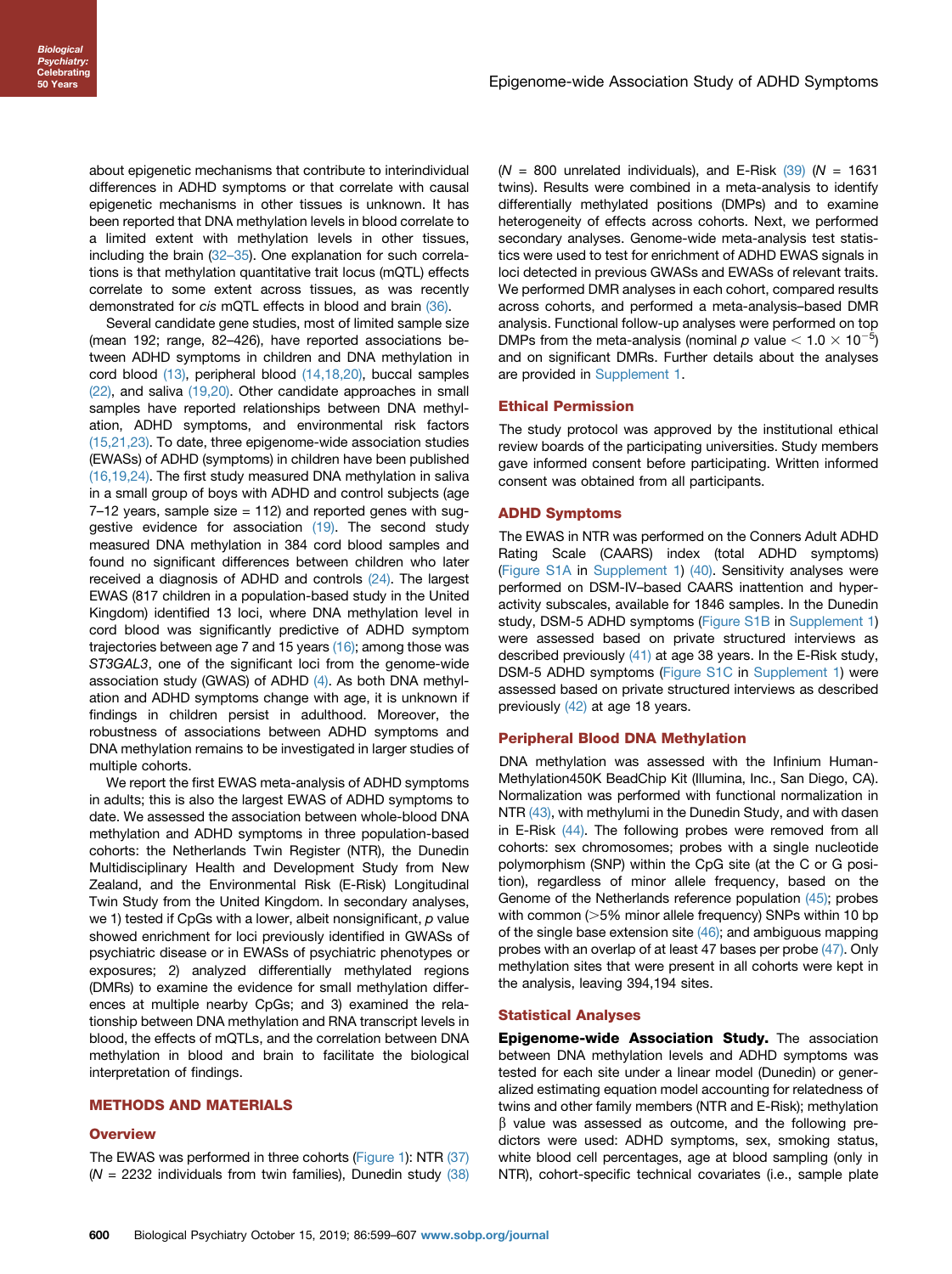<span id="page-2-0"></span>

Figure 1. Summary of analyses of epigenomewide association study (EWAS) in three cohorts: Netherlands Twin Register (NTR), Dunedin Multidisciplinary Health and Development Study from New Zealand, and Environmental Risk (E-Risk) Longitudinal Twin Study. DMR, differentially methylated region; GWAS, genome-wide association study; mQTLs, methylation quantitative trait loci.

and array row or principal components based on control probes), and principal components based on genome-wide SNPs. Analyses were performed in R (R Foundation for Statistical Computing, Vienna, Austria). The R package Bacon was used to compute the Bayesian inflation factor [\(48\)](#page-8-0).

**Meta-analysis.** A  $p$  value–based fixed-effects sample size– weighted meta-analysis was performed in METAL [\(49\).](#page-8-0) The sample size–weighted method was chosen because of the differences in measurement scales of ADHD symptoms across studies. Statistical significance was assessed considering Bonferroni correction for the number of methylation sites tested ( $\alpha$  = .05/394194 = 1.3  $\times$  10<sup>-7</sup>). False discovery rate Q values are presented in [Supplemental Tables S1 through S14](#page-8-0) in [Supplement 2.](#page-8-0) The  $l^2$  statistic provided by METAL was evaluated to assess heterogeneity.

Inattention and Hyperactivity. For top DMPs, sensitivity analyses were performed in which the association of these DMPs with inattention and hyperactivity/impulsivity subscales was tested in NTR.

Overlap With EWAS and GWAS Loci. Enrichment analysis was performed to examine whether CpGs in or near loci detected by GWASs or top-ranking CpGs from previous EWASs, on average, showed a stronger association with ADHD symptoms than other genome-wide Infinium Human-Methylation450K methylation sites. We considered the most recent GWASs for ADHD  $(4)$ , major depressive disorder  $(50)$ , schizophrenia  $(51)$ , and autism spectrum disorder  $(52)$  and the largest available EWASs on ADHD symptoms in children [\(16\)](#page-7-0), schizophrenia  $(53)$ , smoking  $(31)$ , and maternal smoking  $(30)$ .

**Differentially Methylated Regions.** We used the python module comb-p [\(54\)](#page-8-0) to identify regions where multiple correlated methylation sites show evidence for association with ADHD symptoms. We report significant regions (Šidák  $p < .05$ ) with at least two methylation sites within a 500-bp window. Comb-p was applied in each of the three cohorts separately and on the meta-analysis results.

Functional Follow-up Analyses. In follow-up analyses, previously published datasets were used to test if DNA methylation level at top DMPs and at CpGs within significant DMRs were associated with whole-blood gene expression level in cis [\(55\)](#page-8-0) and with whole-blood mQTLs [\(55\)](#page-8-0) and to examine the correlation between DNA methylation in blood and four brain regions (prefrontal cortex, entorhinal cortex, superior temporal gyrus, and cerebellum) [\(34\)](#page-8-0).

**Power Analysis.** Power analyses are described in [Supplement 1](#page-8-0).

# RESULTS

# Meta-analysis

Demographic information of the cohorts is provided in [Table 1.](#page-3-0) Genome-wide EWAS test statistics from each cohort showed no inflation [\(Figure S2](#page-8-0) in [Supplement 1](#page-8-0); [Table S1](#page-8-0) in [Supplement 2\)](#page-8-0). One significant DMP ( $\alpha = 1.3 \times 10^{-7}$ ) was detected in Dunedin (cg26197679, chromosome 8 intergenic) and none in NTR and E-Risk. Meta-analysis of the three cohorts ( $N = 4689$ ) detected no significant DMPs, and metaanalysis test statistics showed no inflation [\(Figure S2](#page-8-0) in [Supplement 1;](#page-8-0) [Table S1](#page-8-0) in [Supplement 2](#page-8-0)). Summary statistics for genome-wide methylation sites are provided in [Table S2](#page-8-0) in [Supplement 2](#page-8-0). Top DMPs with a nominal p value ( $p < 1.0 \times$  $10^{-5}$ ) are presented in [Table 2](#page-3-0). Two top DMPs showed a negative relationship with ADHD symptoms (cg26197679, intergenic, and cg23144852, gene body OPA1), and one DMP showed a positive relationship with ADHD symptoms in all cohorts (cg10984962, gene body AGAP1). The effect sizes for these DMPs in the individual cohorts are presented in [Table S3](#page-8-0) in [Supplement 2](#page-8-0). In NTR, an increase of 1 SD in CAARS ADHD symptoms (3.9 points) was associated with a methylation change of  $-0.04\%$  (cg26197679),  $-0.16\%$  (cg23144852), and 0.10% (cg10984962).

# Heterogeneity of Top DMPs

One top DMP (cg26197679) displayed large between-study heterogeneity ( $l^2 = 93.6\%$ , heterogeneity  $p = 1.6 \times 10^{-7}$ ). This DMP showed the strongest association with ADHD symptoms and was epigenome-wide significant in the Dunedin study, where an increase of 1 SD in DSM-5 ADHD symptoms was associated with a methylation change of  $-0.62\%$ . Although the effect size was weaker in the other cohorts, the direction of association was the same in all cohorts [\(Table 2\)](#page-3-0). Inspection of all top-ranking sites from the individual cohorts ( $\rho$   $<$  1.0  $\times$  10 $^{-5}$ : 14 sites) revealed that all sites were characterized by substantial between-study heterogeneity (mean  $l^2$  = 87.2%; range, 71.3%– 93.8%) ([Table S4](#page-8-0) in [Supplement 2\)](#page-8-0). Nine sites (64.3%) showed the same direction of effect across all cohorts.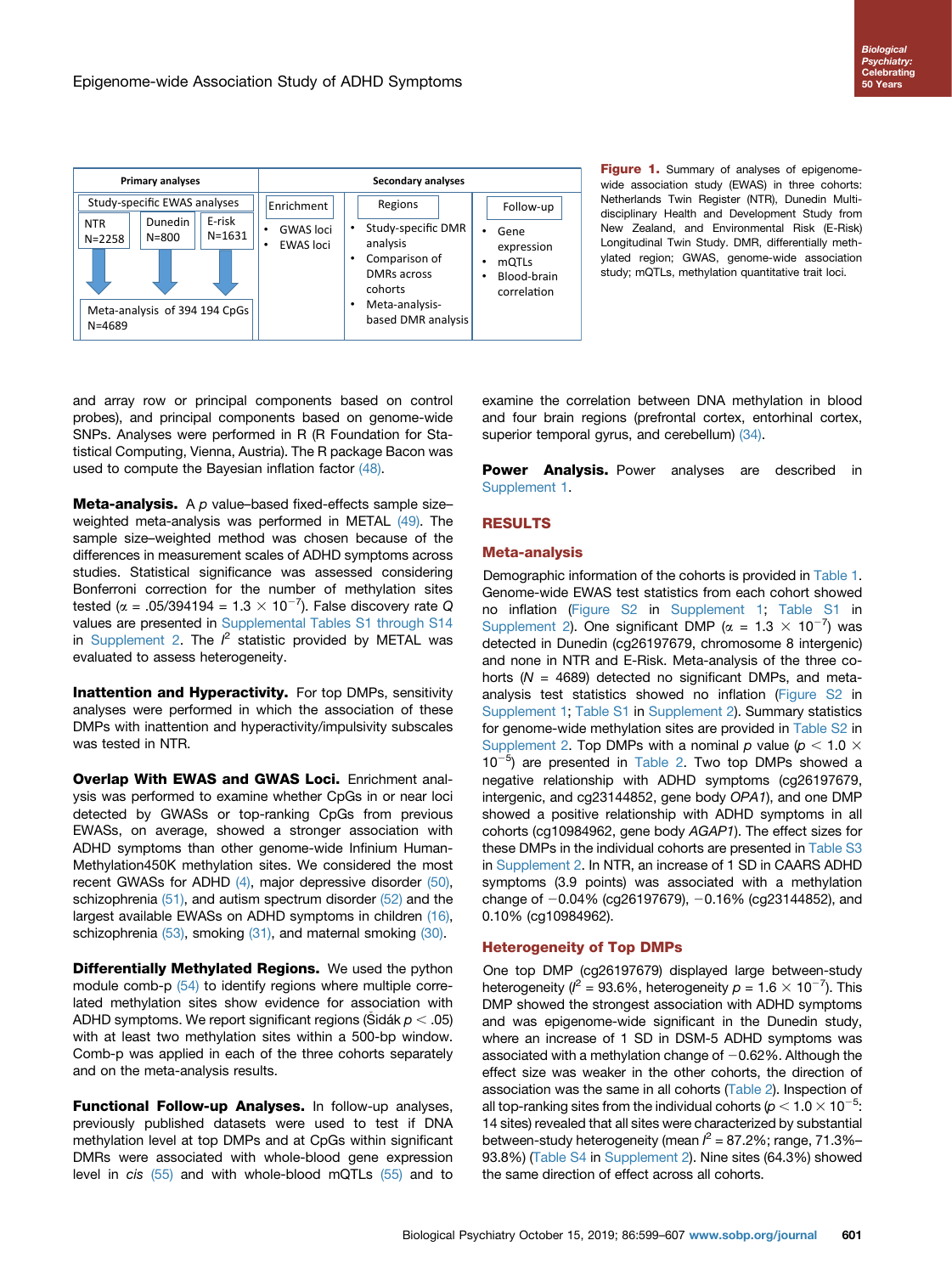#### <span id="page-3-0"></span>Table 1. Cohort Characteristics

|                                    | Cohort                       |                              |                              |  |  |
|------------------------------------|------------------------------|------------------------------|------------------------------|--|--|
| Characteristic                     | <b>NTR</b><br>$(N = 2258^a)$ | Dunedin Study<br>$(N = 800)$ | E-Risk Study<br>$(N = 1631)$ |  |  |
| CAARS ADHD Index                   | 7.9(3.9)                     |                              |                              |  |  |
| DSM-5 Adult ADHD<br>Symptoms       |                              | 1.5(2.3)                     | 5.8(4.3)                     |  |  |
| Age at Blood<br>Sampling,<br>Years | 37.3 (12.9)                  | 38(0)                        | 18(0)                        |  |  |
| Sex, Female                        | 1549 (69.0%)                 | 392 (49.0%)                  | 817 (50.1%)                  |  |  |
| Current Smoker <sup>b</sup>        | 438 (19.4%)                  | 162 (20.3%)                  | 372 (22.8%)                  |  |  |
| Former Smoker                      | 532 (23.6%)                  | 233 (29.1%)                  |                              |  |  |
| Never Smoked                       | 1288 (57.0%)                 | 405 (50.6%)                  |                              |  |  |
| Nonsmoker <sup>b</sup>             |                              |                              | 1259 (77.2%)                 |  |  |

Values are presented as mean (SD) or  $n$  (%).

ADHD, attention-deficit/hyperactivity disorder; CAARS, Conners Adult ADHD Rating Scale; NTR, Netherlands Twin Register.

<sup>a</sup>In NTR, 2258 samples from 2232 individuals were included (for 26 individuals, two longitudinal DNA samples were included).

 $<sup>b</sup>$ In E-Risk, the smoking variable that was included as covariate in</sup> the analyses and that is presented in this table is current daily smoking at age 18.

#### Inattention and Hyperactivity

In sensitivity analyses, the association with inattention and hyperactivity/impulsivity subscales, separately, was tested in NTR for the three top DMPs from the meta-analysis. This analysis showed that the direction of effect and the strength of the association with each of the subscales was highly similar ([Table S5](#page-8-0) in [Supplement 2](#page-8-0)).

#### Enrichment of EWAS and GWAS Loci

In testing for overlap of our EWAS meta-analysis results with findings from previous EWASs and GWASs, we failed to observe enrichment of CpGs previously associated with longitudinal ADHD trajectories in children [\(16\)](#page-7-0) or schizophrenia in adults [\(53\);](#page-8-0) CpGs associated with individual [\(31\)](#page-8-0) or maternal smoking [\(30\)](#page-8-0); and CpGs near GWAS loci for ADHD, autism spectrum disorder, major depressive disorder, or schizophrenia [\(Table S6](#page-8-0) in [Supplement 2](#page-8-0)). Methylation sites previ-ously associated with schizophrenia [\(53\)](#page-8-0) showed a small but significant depletion of signal for ADHD symptoms.

#### Differentially Methylated Regions

In NTR, six significant DMRs were identified, which spanned from 164 to 848 bp and included 3 to 32 CpGs [\(Table 3](#page-4-0); [Table S7](#page-8-0) in [Supplement 2\)](#page-8-0). One example is illustrated in [Figure S3](#page-8-0) in [Supplement 1.](#page-8-0) In the Dunedin study, 19 significant DMRs were identified, spanning from 2 to 51 CpGs within regions of 18 to 1818 bp ([Table 3](#page-4-0); [Table S7](#page-8-0) in [Supplement 2](#page-8-0)). In E-Risk, no significant DMRs were identified. Six distinct DMRs were detected in the major histocompatibility complex (MHC) region (chromosome 6): three in NTR and three in the Dunedin study. In line with the heterogeneity of DMP results across cohorts, none of the DMRs detected in NTR and Dunedin overlapped, and DMR analysis on the meta-analysis of the three cohorts did not detect significant DMRs.

Significant DMRs did not overlap with CpGs from the previous EWAS of ADHD trajectories in children [\(16\)](#page-7-0) or with schizophrenia in adults [\(53\).](#page-8-0) One of the six DMRs identified in NTR (chromosome 6: 33245460 to 3324630) contained CpGs previously associated with smoking (12 of the 32 CpGs) and maternal smoking (3 CpGs). Five of the 19 DMRs identified in the Dunedin study contained CpGs associated with smoking or maternal smoking ([Table S7](#page-8-0) in [Supplement 2](#page-8-0)).

Several DMRs were located in proximity of SNPs associated with schizophrenia [\(51\).](#page-8-0) Of the DMRs in NTR, two were located within 100 kb and one was located within 1 Mb of schizophrenia-associated SNPs, respectively (all in the MHC region). Five DMRs in the Dunedin study were located within 1 Mb of schizophrenia-associated SNPs (two on chromosome 6, two on chromosome 7, and one on chromosome 15). None of the DMRs was located within 1 Mb of significant GWAS loci for ADHD, major depressive disorder, or autism spectrum disorder.

#### Gene Expression in cis

To examine potential functional consequences of top DMPs and DMRs, we used previously published data on whole-blood DNA methylation and RNA sequencing ( $n = 2101$  samples). Whereas DNA methylation levels at the ADHD symptom level top DMPs were not associated with RNA levels of genes in cis, methylation levels at CpGs within five of the six significant DMRs detected in NTR were associated with expression levels of 14 genes [\(Table 3](#page-4-0); [Table S8](#page-8-0) in [Supplement 2\)](#page-8-0). At one DMR, higher methylation level correlated with lower expression; at another DMR, higher methylation level correlated with higher expression; and at three DMRs, expression of some genes correlated positively and others negatively with methylation level. Of the 19 DMRs identified in the Dunedin study, the methylation levels at CpGs within three DMRs were associated with expression levels of seven genes [\(Table 3](#page-4-0); [Table S9](#page-8-0) in [Supplement 2\)](#page-8-0). At two DMRs, a higher methylation level correlated with lower expression, and at one DMR, a higher methylation level correlated with higher expression.

#### Table 2. Top DMPs From EWAS Meta-analysis

| cgID       | CHR | Position <sup>a</sup> | Gene                     | Location   | Nearest Gene     | Weight <sup>o</sup> | Z Score | p Value                     | Direction |
|------------|-----|-----------------------|--------------------------|------------|------------------|---------------------|---------|-----------------------------|-----------|
| cg26197679 | 8   | 142310085             | $\overline{\phantom{a}}$ | Interaenic | <i>LINC01300</i> | 4689                | $-4.9$  | 1.1 $\times$ 10 $^{-\circ}$ | $- - -$   |
| cg23144852 |     | 193405999             | OPA <sub>1</sub>         | Gene bodv  | OPA1             | 4684                | -4.8    | l.7 $\times$ 10 $^{-6}$     | $- - -$   |
| cg10984962 |     | 236462202             | AGAP1                    | Gene bodv  | AGAP1            | 4688                | 4.5     | $9.7 \times 10^{-6}$        | $+++$     |

CpGs with a p value  $< 1.0 \times 10^{-5}$  are shown.

CHR, chromosome; DMPs, differentially methylated positions; EWAS, epigenome-wide association study; +, positive direction of effect; -, negative direction of effect.

<sup>a</sup>Genome build Hg19 (build 37).

 $b$ Total sample size in the meta-analysis.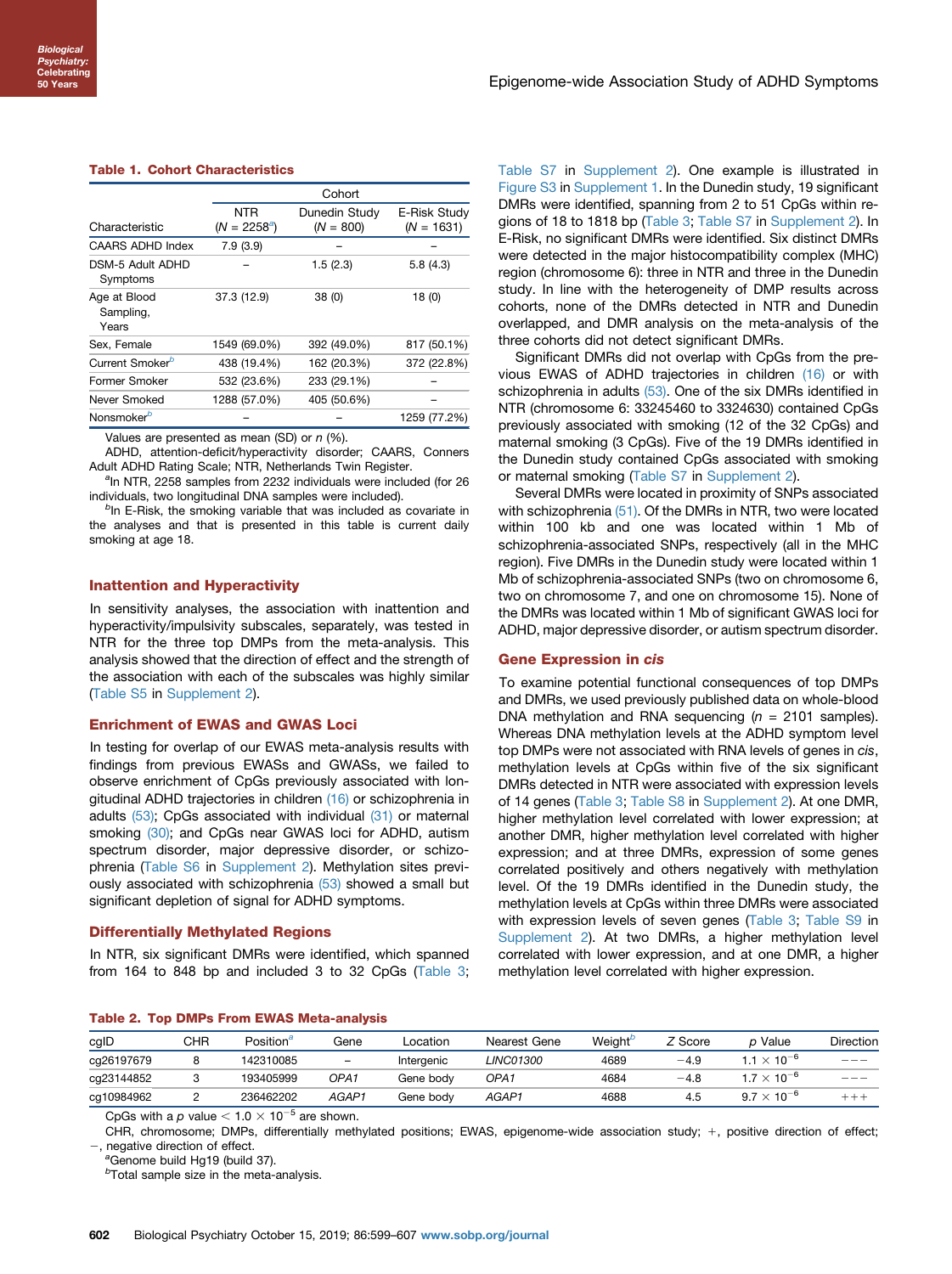| <b>Biological</b>  |
|--------------------|
| Psychiatry:        |
| <b>Celebrating</b> |
| 50 Years           |

#### <span id="page-4-0"></span>Table 3. Significant DMRs Associated With ADHD Symptoms

|                |                           |           | Probes         | Region    | Region Šidák          |                                | Gene Expression                                                         |  |
|----------------|---------------------------|-----------|----------------|-----------|-----------------------|--------------------------------|-------------------------------------------------------------------------|--|
| <b>CHR</b>     | Start                     | End       | $(n)^a$        | Size (bp) | p Value               | Genes <sup>b</sup>             | Associated With CpGs                                                    |  |
|                | Netherlands Twin Register |           |                |           |                       |                                |                                                                         |  |
| 6              | 31650735                  | 31651363  | 19             | 628       | $4.3 \times 10^{-10}$ | $\equiv$                       | LY6G5C, DDAH2, AIF1, C6orf48, LST1,<br><b>WA7, HSPA1L, PRRC2A, MICB</b> |  |
| 11             | 67417958                  | 67418406  | 11             | 448       | $7.6 \times 10^{-9}$  | ACY3                           | ACY3                                                                    |  |
| 6              | 31583915                  | 31584224  | 4              | 309       | $1.2 \times 10^{-6}$  | AIF1                           | AIF1, LY6G5C, C6orf48, PRRC2A, LST1,<br>LY6G5C, VWA7, BAG6, HSPA1L      |  |
| 6              | 33245460                  | 33246308  | 32             | 848       | $3.0\times10^{-5}$    | B3GALT4                        | B3GALT4, RPS18                                                          |  |
| 13             | 113613574                 | 113613738 | 3              | 164       | $4.8 \times 10^{-5}$  |                                |                                                                         |  |
| 3              | 48632484                  | 48633145  | 11             | 661       | $2.1 \times 10^{-4}$  | COL7A1                         | COL7A1                                                                  |  |
| Dunedin Study  |                           |           |                |           |                       |                                |                                                                         |  |
| 6              | 32063394                  | 32065212  | 51             | 1818      | $2.3 \times 10^{-17}$ | <b>TNXB</b>                    | SKIV2L, C4B, C4A, TNXB, TNXA                                            |  |
| 5              | 191127                    | 192104    | 12             | 977       | $4.4 \times 10^{-11}$ | LRRC14B                        | $\overline{\phantom{m}}$                                                |  |
| 19             | 17931932                  | 17932370  | 8              | 438       | $2.3 \times 10^{-8}$  | INSL3                          | $\overline{\phantom{m}}$                                                |  |
| 20             | 748992                    | 749621    | 8              | 629       | $4.9 \times 10^{-8}$  | C20orf54                       | $\overline{\phantom{m}}$                                                |  |
| 6              | 32847441                  | 32847846  | 16             | 405       | $1.3 \times 10^{-6}$  | PPP1R2P1                       | <b>HLA-DQA</b>                                                          |  |
| 15             | 75019070                  | 75019377  | 10             | 307       | $4.8\times10^{-6}$    | CYP1A1                         | $\qquad \qquad -$                                                       |  |
| $\overline{4}$ | 56458183                  | 56458623  | 7              | 440       | $5.1\times10^{-6}$    | PDCL <sub>2</sub>              | $\overline{\phantom{m}}$                                                |  |
| 11             | 1769152                   | 1769646   | 9              | 494       | $6.8 \times 10^{-6}$  | HCCA2; LOC402778;<br>LOC402778 | $\overline{\phantom{m}}$                                                |  |
| 4              | 186732837                 | 186733332 | 8              | 495       | $8.9 \times 10^{-6}$  | SORBS2                         |                                                                         |  |
| 15             | 90727560                  | 90728141  | 9              | 581       | $5.5 \times 10^{-5}$  | SEMA4B                         | SEMA4B                                                                  |  |
| $\overline{7}$ | 1250038                   | 1250757   | 10             | 719       | $6.4 \times 10^{-5}$  |                                | $\overline{\phantom{0}}$                                                |  |
| $\overline{7}$ | 2728344                   | 2728913   | 4              | 569       | $8.8\times10^{-5}$    | AMZ1                           | $\qquad \qquad -$                                                       |  |
| 8              | 41655673                  | 41656080  | 6              | 407       | $1.5\times10^{-4}$    | ANK1                           | $\qquad \qquad -$                                                       |  |
| 12             | 25801455                  | 25801622  | 4              | 167       | $3.5 \times 10^{-4}$  | <b>IFLTD1</b>                  | $\overline{\phantom{0}}$                                                |  |
| 6              | 3247958                   | 3248099   | $\overline{c}$ | 141       | $2.3 \times 10^{-3}$  |                                | $\qquad \qquad -$                                                       |  |
| 14             | 96670628                  | 96671170  | 11             | 542       | $3.9\times10^{-3}$    | <b>BDKRB2</b>                  | $\overline{\phantom{0}}$                                                |  |
| 20             | 22795685                  | 22795775  | $\overline{c}$ | 90        | $8.7 \times 10^{-3}$  | $\overline{\phantom{m}}$       | $\overline{\phantom{m}}$                                                |  |
| 4              | 187985377                 | 187985473 | $\overline{c}$ | 96        | .02                   |                                |                                                                         |  |
| 8              | 1993528                   | 1993546   | 2              | 18        | .03                   | MYOM2                          | $\overline{\phantom{0}}$                                                |  |

More detailed information on the regions is provided in [Table S7](#page-8-0) in [Supplement 2.](#page-8-0) More detailed results for the association between DNA methylation levels and gene expression in cis is provided in [Table S8](#page-8-0) in [Supplement 2](#page-8-0) (Netherlands Twin Register) and [Table S9](#page-8-0) in [Supplement](#page-8-0) [2](#page-8-0) (Dunedin study). No significant DMRs were found in E-Risk.

ADHD, attention-deficit/hyperactivity disorder; CHR, chromosome; DMRs, differentially methylation regions.

<sup>a</sup>Total number of methylation sites in the window.

<sup>b</sup>Genes mapping to CpGs in the window.

#### Methylation Quantitative Trait Loci

To gain insight into genetic causes of variation underlying top DMPs and DMRs, we obtained whole-blood mQTL data  $(n = 1)$ 3841 samples) [\(55\)](#page-8-0). One of the three top DMPs from the ADHD symptom meta-analysis was associated with six independent SNPs (mQTLs) in cis [\(Table S10](#page-8-0) in [Supplement 2\)](#page-8-0). The majority of DMRs (92.0%; 23) was associated with mQTLs. For ADHDassociated DMRs in NTR, on average 68% of the CpGs within a DMR (range, 36.4%–92.3%) was associated with at least one mQTL SNP. A total of 164 mQTL associations were identified for NTR DMRs (76.8% were cis mQTLs and 23.2% were trans mQTLs) [\(Table S11](#page-8-0) in [Supplement 2](#page-8-0)), involving 59 CpGs and 55 SNPs. For ADHD-associated DMRs in Dunedin, 323 mQTL associations were identified, involving 126 CpGs and 154 SNPs (88% cis and 13% trans) [\(Table S12](#page-8-0) in [Supplement 2\)](#page-8-0). On average, 64.9% (range, 0%–100%) of CpGs within DMRs identified in the Dunedin study was associated with one or more mQTLs. We highlight one example: a DMR on chromosome 11,

detected in NTR and associated with the expression of ACY3, was associated with cis and trans mQTLs, and the correlation structure of DNA methylation within this DMR [\(Figure S2](#page-8-0) in [Supplement 2\)](#page-8-0) mirrored the sharing across CpGs of transmQTLs on chromosome 6 [\(Figure S3](#page-8-0) in [Supplement 2\)](#page-8-0). Comparing the overlap of mQTLs across cohorts revealed that two DMRs were associated with a common set of trans mQTLs. The DMR on chromosome 11 in NTR (associated with expression of ACY3) and the DMR on chromosome 15 in Dunedin (associated with expression of SEMA4B) were both associated in trans with SNPs on chromosome 6: 109626965 to 109616420 (rs9374080, rs1008084, and rs9386791).

# Correlation Between DNA Methylation Level in Blood and Brain

Whereas DNA methylation levels at the ADHD symptom top DMPs did not correlate significantly between blood and brain, CpGs within 4 of the 6 DMRs (66.7%) detected in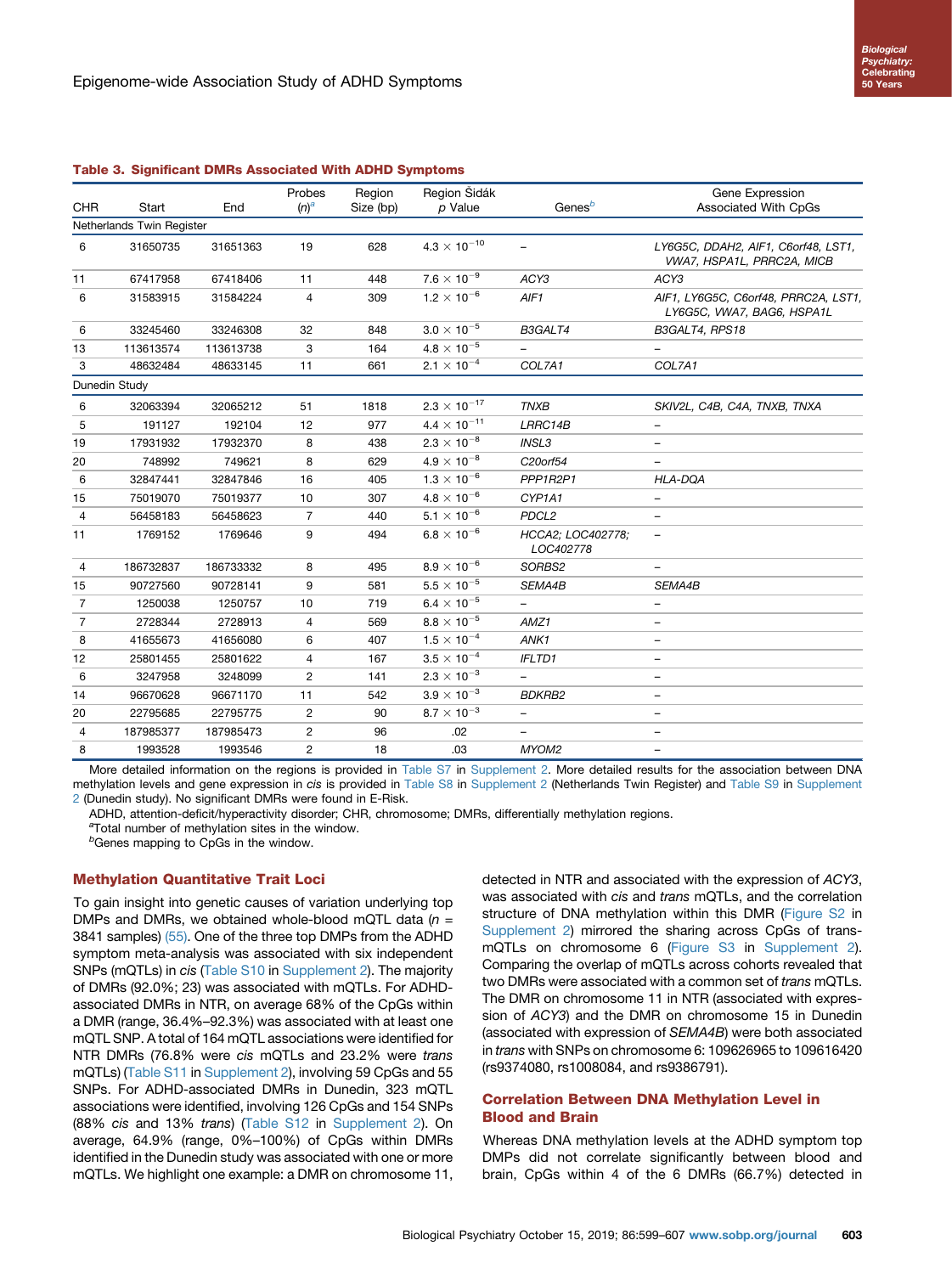NTR ([Table S13](#page-8-0) in [Supplement 2\)](#page-8-0) and 13 of the 19 DMRs (68.4%) detected in the Dunedin study [\(Table S14](#page-8-0) in [Supplement 2\)](#page-8-0) showed significantly correlated DNA methylation levels between blood and one or multiple brain regions. For all CpGs except for one, the correlation was positive (mean  $r = .50$ ; range,  $-.42$  to .70). The number of CpGs per DMR that showed correlated methylation levels between blood and brain ranged from 1 to 31 (mean 5.5). The DMR with the largest number of CpGs with significant blood-brain correlations (31 CpGs) was a DMR in the MHC region detected in the Dunedin study and associated with the expression level of multiple genes, including C4A and C4B. An exemplary plot of methylation levels in blood and brain for one CpG in this region (cg01337207) is provided in [Figure S5](#page-8-0) in [Supplement 1](#page-8-0).

# **DISCUSSION**

We performed an EWAS of ADHD symptoms in three population-based adult cohorts. Our hypothesis was that DNA methylation in blood may provide insight into epigenetic consequences of life conditions that correlate with ADHD symptoms and potentially into epigenetic mechanisms that contribute to ADHD symptoms or that correlate with causal epigenetic mechanisms in the brain. In the Dunedin study, we identified one significant DMP where a higher methylation level correlated with fewer ADHD symptoms (cg26197679, chromosome 8 intergenic). This CpG as well as other top-ranking CpGs from individual cohorts showed considerable heterogeneity, and no significant DMPs were detected in a meta-analysis of the three cohorts. In secondary region-based analyses, we tested if ADHD symptoms were associated with methylation differences at multiple nearby CpGs that individually failed to reach epigenome-wide significance. We identified six significant DMRs in NTR, 19 in the Dunedin study, and none in E-Risk. In line with the heterogeneity of DMP results, none of the DMRs overlapped across cohorts, and the meta-analysis–based DMR analysis did not detect significant DMRs. With respect to effects of differential exposures, although the EWAS signal showed no significant enrichment for CpGs previously associated with smoking, some DMRs contained CpGs previously associated with smoking  $(31)$  or maternal smoking  $(30)$ , even after we adjusted for smoking. There are several possible explanations for this finding [\(56\):](#page-8-0) 1) residual confounding effects of smoking; 2) second-hand smoking exposure, including maternal prenatal smoking; 3) exposures other than smoking; for instance, ADHD is associated with general substance use  $(57)$ ; and 4) these CpGs are connected to a shared underlying biology of ADHD symptoms and smoking. Importantly, the current study shows that effects of mQTLs and correlated methylation levels between blood and brain exceed effects of smoking: 92% of DMRs were associated with genetic variants, 68% of DMRs showed correlated methylation levels between blood and brain regions, and 24% of DMRs were associated with smoking. These observations suggest that interindividual differences in DNA methylation at these DMRs are not merely driven by lifestyle differences associated with ADHD symptoms, such as smoking, and that some of the methylation differences in whole blood associated with ADHD symptoms may be a marker for methylation variation in the brain.

Some top DMPs and top DMRs mapped to genes that have been previously linked to psychiatric disorders or implicated in brain biology. These are potential candidates for being involved in the underlying biology of ADHD symptoms, provided that these loci also show symptom-associated differences in epigenetic regulation in the brain. For instance, cg10984962, the third-ranking CpG from the meta-analysis, is located in AGAP1, which encodes a protein involved in endosomal trafficking. In neuronal cells, it plays a role in the recycling of muscarinic acetylcholine receptors [\(58\)](#page-8-0) and was shown to influence dendritic spine morphology [\(59\)](#page-8-0). Yet, methylation levels in blood did not correlate with methylation levels in the brain at this CpG. Six significant DMRs in distinct subregions of the MHC were identified in NTR and the Dunedin Study. The top DMR in MHC in the Dunedin study was associated with expression levels of SKIV2L, C4B, C4A, TNXB, and TNXA. CpGs in this DMR were not associated with smoking [\(31\)](#page-8-0). The C4 genes are of great interest, as they have been previously implicated in functional effects of schizophrenia-associated SNPs in the MHC on postnatal synaptic pruning [\(60\).](#page-8-0) At many CpGs in this DMR, DNA methylation levels in blood showed moderate to strong correlations with DNA methylation levels in multiple brain regions. However, as the DMRs did not replicate across cohorts, it remains to be established whether they are relevant to ADHD symptom levels.

The lack of overlap of our findings with CpGs from a previous study, in which methylation level in cord blood significantly predicted ADHD trajectories in childhood [\(16\),](#page-7-0) could indicate that epigenetic associations relevant to ADHD symptoms are age specific [which has already been described for genetic contributions to ADHD symptoms [\(61\)\]](#page-8-0). The loci detected in cord blood also did not show an association with ADHD symptoms when methylation was assessed at age 7 years in the previous study [\(16\)](#page-7-0). Age-specific epigenetic associations may also potentially explain a lack of overlap with GWAS loci. Whereas our EWAS included only adults, the GWAS of ADHD contained mainly children [\(4\).](#page-7-0)

This is the first EWAS of ADHD symptoms in adults, the largest epigenetic study of ADHD symptoms to date, and the first study of ADHD symptoms to apply a multicohort approach. This study also has limitations. Although all cohorts included adults and applied continuous measures of ADHD symptoms reported by the same informant (selfreport), there were also differences between cohorts that may have reduced power. First, CAARS was used in NTR, which is based on DSM-IV, whereas DSM-5 symptoms were assessed in the E-Risk and Dunedin study. Second, ADHD symptoms were assessed by a self-report scale in NTR and by structured interviews in the Dunedin study and E-Risk. Third, DNA methylation measurements, processing of data, and quality control were performed separately in each cohort, based on quality control and normalization pipelines that were optimized for each cohort. Fourth, cohorts varied in age and reported number of ADHD symptoms. NTR included a broad age range (mean age 37 years), whereas participants from the E-Risk study were young adults (age 18 years), and the age of participants from the Dunedin study was 38 years. The prevalence of ADHD in these cohorts, based on the instruments used in the current study, has been previously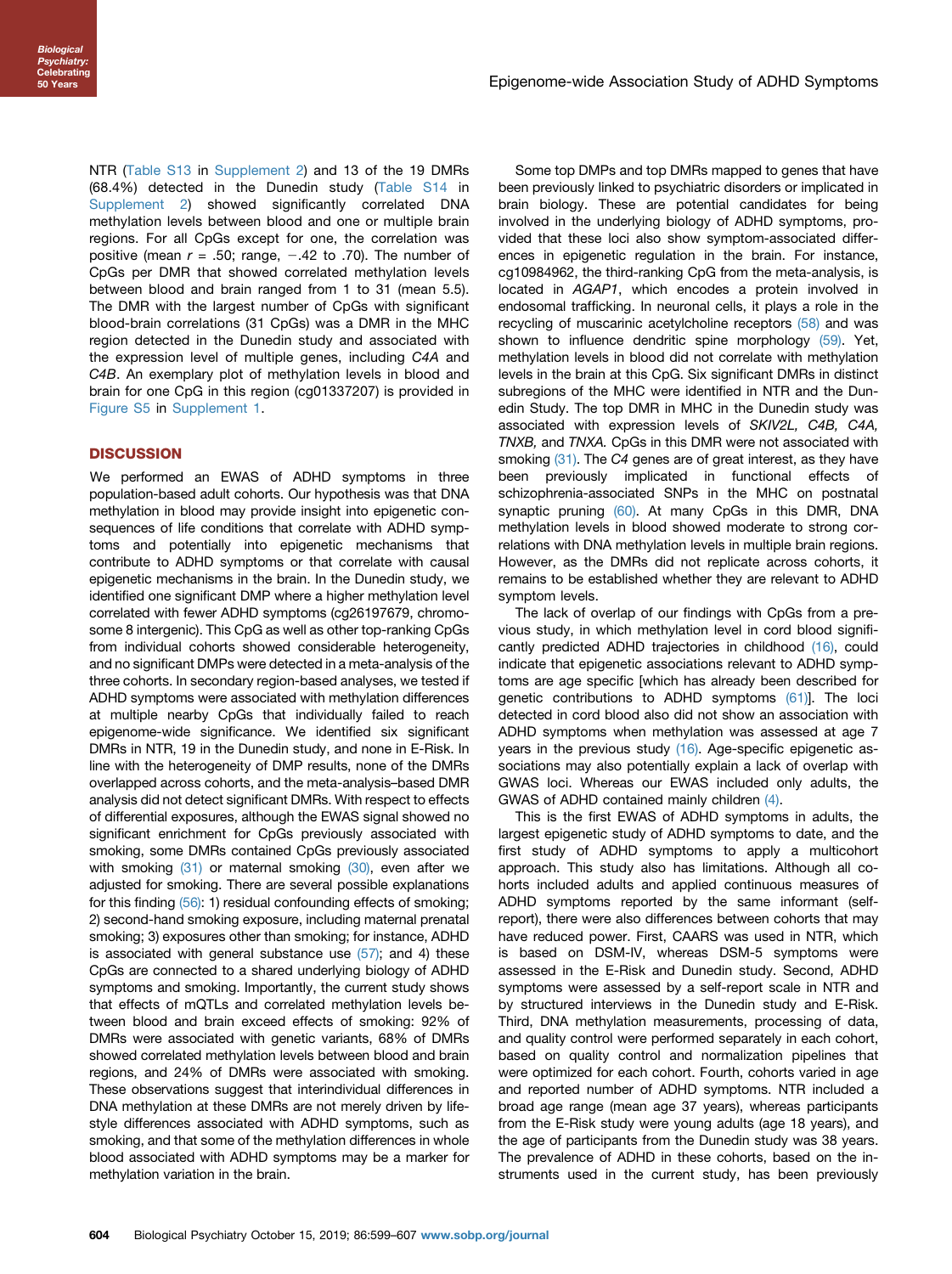reported:  $7\%$  in NTR  $(62)$ ,  $3\%$  in the Dunedin study  $(42)$ , and 8% in E-Risk [\(43\).](#page-8-0) Fifth, the cohorts were from different countries, and it is possible that epigenetic differences exist between cohorts owing to differences in genetic background or in the presence and frequency of environmental exposures.

We performed a power analysis for the three meta-analysis top DMPs, based on their effect size observed in NTR ([Figure S6](#page-8-0) in [Supplement 1\)](#page-8-0). The effect sizes of these three DMPs ranged from 0.09% to 0.92% explained variance. For the top DMP that showed the least heterogeneity (cg10984962; AGAP1; variance explained 0.28% in NTR), the required sample size to achieve 80% power is 13,508. Similar to our population-based EWAS of ADHD symptoms, a recent blood-based EWAS meta-analysis of cognitive abilities identified only a few significant sites for most cognitive measures in  $>6000$  individuals  $(63)$ .

Several limitations apply to epigenetic epidemiology studies, including ours. First, the HumanMethylation450K array captures only approximately 1.7% of all CpGs in the genome, and the removal of methylation probes that overlap with genetic polymorphisms, albeit inevitable because these polymorphisms compromise the quality of microarray-based measurements of DNA methylation, may limit the ability to detect DNA methylation–mediated SNP effects on the phenotype. Second, blood is unlikely to provide a complete picture of ADHD-related epigenetic processes because epigenetic markers are largely tissue specific. Yet, methylation changes in blood have already been associated with ADHD symptoms [\(16\),](#page-7-0) other psychiatric conditions [\(53\)](#page-8-0), cognition  $(63)$ , and hippocampal volume  $(64)$  in earlier studies. Furthermore, we found that several of the DMRs detected in blood contain CpGs with correlated methylation levels across blood and brain. Finally, a general constraint in epigenetic studies is that trait-associated variation in DNA methylation may arise secondary to trait development (reverse causality) or may be a marker of trait-associated environmental exposures (lifestyle; medication use; infections; and early life environmental factors, such as nutrition and maternal smoking). These associations nevertheless may provide valuable insight into the underlying biological changes associated with ADHD and its risk factors. The (direction of) causality may be addressed in human studies, for example, with longitudinal study designs or Mendelian randomization [\(65\)](#page-8-0).

In conclusion, by performing an EWAS of ADHD symptoms in three population-based adult cohorts, we found no significant sites in an EWAS meta-analysis of 4689 individuals and observed considerable heterogeneity of effects across cohorts. We found several significant cohort-specific DMPs and DMRs, with the MHC region emerging in two cohorts. The significance of these findings is unknown, but they may point at new candidate pathways awaiting further replication. Larger studies are necessary to identify methylation sites in whole blood that are robustly associated with population-based ADHD symptoms in adults. Our findings also illustrate the need for further research to examine to what extent epigenetic associations with psychiatric traits depend on characteristics such as age, sex, lifetime exposures, genetic background, symptom severity, and comorbidities.

#### ACKNOWLEDGMENTS AND DISCLOSURES

NTR: NTR was supported by Biobanking and Biomolecular Research Infrastructure, the Netherlands (BBMRI-NL), Netherlands Organisation for Scientific Research (NWO) 480-15-001/674, Netherlands Twin Registry Repository: researching the interplay between genome and environment (NWO 184.021.007), and Aggression in Children: Unraveling gene-environment interplay to inform Treatment and InterventiON strategies (ACTION). ACTION receives funding from the European Union Seventh Framework Program (FP7/2007-2013) (Grant No. 602768). NTR was also supported by the Royal Netherlands Academy of Science Professor Award (Grant No. PAH/6635 to DIB), Netherlands Organization for Scientific Research (Vici Grant No. 016-130-669 to BF), Dutch National Science Agenda for the NWANeurolabNL project (Grant No. 400 17 602 to BF), European Community FP7 (Grant No. 602805 [Aggressotype] to BF), and European Community Horizon 2020 Program (H2020/2014–2020) (Grant No. 728018 [Eat2beNICE] to BF).

Dunedin study: The Dunedin Multidisciplinary Health and Development Research Unit was supported by the New Zealand Health Research Council and New Zealand Ministry of Business, Innovation and Employment, and also by the National Institutes of Health National Institute of Aging (Grant No. R01AG032282), Medical Research Council (Grant No. MR/P005918), and Jacobs Foundation. This work used a high-performance computing facility partially supported by Grant No. 2016-IDG-1013 ("HARDAC+: Reproducible HPC for Next-generation Genomics") from the North Carolina Biotechnology Center.

E-Risk study: The E-Risk study was supported by the Medical Research Council (Grant No. G1002190), National Institutes of Health Eunice Kennedy Shriver National Institute of Child Health and Human Development (Grant No. HD077482), American Asthma Foundation Distinguished Investigator Award (to JM), Jacobs Foundation, Avielle Foundation, Economic and Social Research Council Mental Health Leadership Fellowship (to LA), and Medical Research Council Skills Development Fellowship (to JA-B). This work used a high-performance computing facility partially supported by Grant No. 2016- IDG-1013 ("HARDAC+: Reproducible HPC for Next-generation Genomics") from the North Carolina Biotechnology Center.

NTR: We thank the twins and their family members for their participation. Dunedin study: We thank the Dunedin Study members, unit research staff, and study founder Phil Silva.

E-Risk study: We thank the study families for their participation and members of the E-Risk team for their dedication, hard work, and insights.

The HumanMethylation450K BeadChip and RNA sequencing data from the BIOS Consortium are available in the European Genome-phenome Archive, under accession code EGAD00010000887. Data from the Dunedin Multidisciplinary Health and Development are available via a managed access system (contact: [ac115@duke.edu](mailto:ac115@duke.edu)). The HumanMethylation450K BeadChip DNA methylation data from the E-Risk study are available in Gene Expression Omnibus under accession number GSE105018.

BF has received educational speaking fees from Shire and MEDICE. The other authors report no biomedical financial interests or potential conflicts of interest.

# ARTICLE INFORMATION

From the Department of Biological Psychology (JvD, NRZ, DIB), Amsterdam Public Health Research Institute, Vrije Universiteit Amsterdam, Amsterdam; Departments of Human Genetics and Psychiatry (BF), Donders Institute for Brain, Cognition and Behaviour, Radboud University Medical Center, Nijmegen, The Netherlands; Department of Psychology and Neuroscience (KS, AC, TEM) and Center for Genomic and Computational Biology (KS, AC, DLC, TEM), Duke University, Durham, North Carolina; University of Exeter Medical School (EJH, JM), University of Exeter, Exeter; Social, Genetic and Developmental Psychiatry Centre (AC, JA-B, LA, TEM), Institute of Psychiatry, Psychology and Neuroscience, King's College London, London, United Kingdom; and Dunedin Multidisciplinary Health and Development Research Unit (RP), Department of Psychology, University of Otago, Dunedin, New Zealand.

BIOS Consortium (Biobank-based Integrative Omics Study): Management team: Bastiaan T. Heijmans (Chair)<sup>1</sup>, Peter A.C. 't Hoen<sup>2</sup>, Joyce van Meurs<sup>3</sup>, Aaron Isaacs<sup>4</sup>, Rick Jansen<sup>5</sup>, Lude Franke<sup>6</sup>

Cohort collection: Dorret I. Boomsma<sup>7</sup>, René Pool<sup>7</sup>, Jenny van Dongen<sup>7</sup>, Jouke J. Hottenga<sup>7</sup> (Netherlands Twin Register); Marleen M.J. van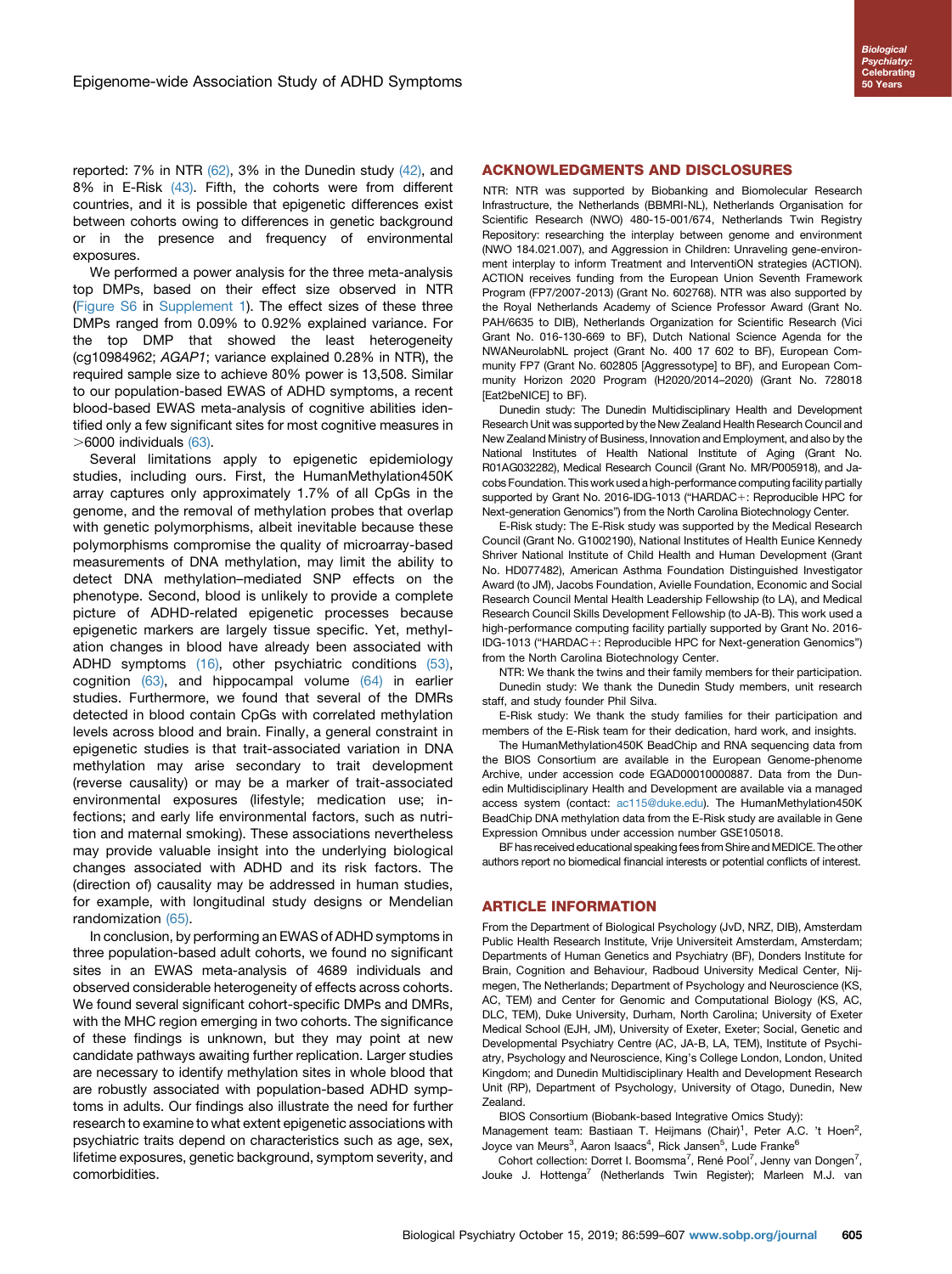<span id="page-7-0"></span>Greevenbroek<sup>8</sup>, Coen D.A. Stehouwer<sup>8</sup>, Carla J.H. van der Kallen<sup>8</sup>, Casper G. Schalkwijk<sup>8</sup> (Cohort study on Diabetes and Atherosclerosis Maastricht); Cisca Wijmenga<sup>6</sup>, Lude Franke<sup>6</sup>, Sasha Zhernakova<sup>6</sup>, Ettje F. Tigchelaar<sup>6</sup> (LifeLines Deep); P. Eline Slagboom<sup>1</sup>, Marian Beekman<sup>1</sup>, Joris Deelen<sup>1</sup>, Diana van Heemst<sup>9</sup> (Leiden Longevity Study); Jan H. Veldink<sup>10</sup>, Leonard H. van den Berg<sup>10</sup> (Prospective ALS Study Netherlands); Cornelia M. van Duijn<sup>4</sup>, Bert A. Hofman<sup>11</sup>, Aaron Isaacs<sup>4</sup>, André G. Uitterlinden<sup>3</sup> (Rotterdam Study)

Data generation: Joyce van Meurs (Chair)<sup>3</sup>, P. Mila Jhamai<sup>3</sup>, Michael Verbiest<sup>3</sup>, H. Eka D. Suchiman<sup>1</sup>, Marijn Verkerk<sup>3</sup>, Ruud van der Breggen<sup>1</sup>, Jeroen van Rooij<sup>3</sup>, Nico Lakenberg<sup>1</sup>

Data management and computational infrastructure: Hailiang Mei (Chair)<sup>12</sup>, Maarten van Iterson<sup>1</sup>, Michiel van Galen<sup>2</sup>, Jan Bot<sup>13</sup>, Dasha V. Zhernakova<sup>6</sup>, Rick Jansen<sup>5</sup>, Peter van 't Hof<sup>12</sup>, Patrick Deelen<sup>6</sup>, Irene Nooren<sup>13</sup>, Peter A.C. 't Hoen<sup>2</sup>, Bastiaan T. Heijmans<sup>1</sup>, Matthijs Moed<sup>1</sup>

Data analysis group: Lude Franke (Co-Chair)<sup>6</sup>, Martijn Vermaat<sup>2</sup>, Dasha V. Zhernakova<sup>6</sup>, René Luijk<sup>1</sup>, Marc Jan Bonder<sup>6</sup>, Maarten van Iterson<sup>1</sup>, Patrick Deelen<sup>6</sup>, Freerk van Dijk<sup>14</sup>, Michiel van Galen<sup>2</sup>, Wibowo Arindrarto<sup>12</sup>, Szymon M. Kielbasa<sup>15</sup>, Morris A. Swertz<sup>14</sup>, Erik. W van Zwet<sup>15</sup>, Rick Jansen<sup>5</sup>, Peter-Bram 't Hoen (Co-Chair)<sup>2</sup>, Bastiaan T. Heijmans (Co-Chair)<sup>1</sup>

<sup>1</sup>Molecular Epidemiology Section, Department of Medical Statistics and Bioinformatics, Leiden University Medical Center, Leiden, The Netherlands; <sup>2</sup>Department of Human Genetics, Leiden University Medical Center, Leiden, The Netherlands; <sup>3</sup>Department of Internal Medicine, Erasmus MC, University Medical Center, Rotterdam, The Netherlands; <sup>4</sup>Department of Genetic Epidemiology, Erasmus MC, University Medical Center, Rotterdam, The Netherlands; <sup>5</sup>Department of Psychiatry, VU University Medical Center, Neuroscience Campus Amsterdam, Amsterdam, The Netherlands; <sup>6</sup>Department of Genetics, University of Groningen, University Medical Centre Groningen, Groningen, The Netherlands; <sup>7</sup>Department of Biological Psychology, VU University Amsterdam, Neuroscience Campus Amsterdam, Amsterdam, The Netherlands; <sup>8</sup>Department of Internal Medicine and School for Cardiovascular Diseases (CARIM), Maastricht University Medical Center, Maastricht, The Netherlands; <sup>9</sup>Department of Gerontology and Geriatrics, Leiden University Medical Center, Leiden, The Netherlands; <sup>10</sup>Department of Neurology, Brain Center Rudolf Magnus, University Medical Center Utrecht, Utrecht, The Netherlands; 11Department of Epidemiology, Erasmus University Medical Center, Rotterdam, The Netherlands; <sup>12</sup>Sequence Analysis Support Core, Leiden University Medical Center, Leiden, The Netherlands;<br><sup>13</sup>SURFsara, Amsterdam, The Netherlands; <sup>14</sup>Genomics Coordination Center, University Medical Center Groningen, University of Groningen, Groningen, The Netherlands; <sup>15</sup>Medical Statistics Section, Department of Medical Statistics and Bioinformatics, Leiden University Medical Center, Leiden, The Netherlands

Address correspondence to Jenny van Dongen, Ph.D., Department of Biological Psychology, Vrije Universiteit Amsterdam, Van der Boechorststraat 7-9, Amsterdam, Noord-Holland 2081BT, Netherlands; E-mail: [j.van.dongen@](mailto:j.van.dongen@vu.nl) [vu.nl](mailto:j.van.dongen@vu.nl).

Received Jul 8, 2018; revised Feb 7, 2019; accepted Feb 8, 2019.

Supplementary material cited in this article is available online at [https://](https://doi.org/10.1016/j.biopsych.2019.02.016) [doi.org/10.1016/j.biopsych.2019.02.016](https://doi.org/10.1016/j.biopsych.2019.02.016).

# **REFERENCES**

- 1. [Polanczyk G, Rohde LA \(2007\): Epidemiology of attention-de](http://refhub.elsevier.com/S0006-3223(19)30125-8/sref1)ficit/ [hyperactivity disorder across the lifespan. Curr Opin Psychiatry 20:386](http://refhub.elsevier.com/S0006-3223(19)30125-8/sref1)–392.
- 2. [Larsson H, Anckarsater H, Råstam M, Chang Z, Lichtenstein P \(2012\):](http://refhub.elsevier.com/S0006-3223(19)30125-8/sref2) Childhood attention-defi[cit hyperactivity disorder as an extreme of a](http://refhub.elsevier.com/S0006-3223(19)30125-8/sref2) [continuous trait: A quantitative genetic study of 8,500 twin pairs.](http://refhub.elsevier.com/S0006-3223(19)30125-8/sref2) [J Child Psychol Psychiatry 53:73](http://refhub.elsevier.com/S0006-3223(19)30125-8/sref2)–80.
- 3. [Groen-Blokhuis MM, Middeldorp CM, Kan KJ, Abdellaoui A, Van](http://refhub.elsevier.com/S0006-3223(19)30125-8/sref3) [Beijsterveldt CEM, Ehli EA,](http://refhub.elsevier.com/S0006-3223(19)30125-8/sref3) et al. (2014): Attention-deficit/hyperactivity [disorder polygenic risk scores predict attention problems in a](http://refhub.elsevier.com/S0006-3223(19)30125-8/sref3) [population-based sample of children. J Am Acad Child Adolesc Psy](http://refhub.elsevier.com/S0006-3223(19)30125-8/sref3)[chiatry 53:1123](http://refhub.elsevier.com/S0006-3223(19)30125-8/sref3)–1129.
- 4. [Demontis D, Walters RK, Martin J, Mattheisen M, Als TD, Agerbo E,](http://refhub.elsevier.com/S0006-3223(19)30125-8/sref4) et al. [\(2019\): Discovery of the](http://refhub.elsevier.com/S0006-3223(19)30125-8/sref4) first genome-wide significant risk loci for [ADHD. Nat Genet 51:63](http://refhub.elsevier.com/S0006-3223(19)30125-8/sref4)–75.
- 5. [Hawi Z, Cummins TDR, Tong J, Arcos-Burgos M, Zhao Q, Matthews N,](http://refhub.elsevier.com/S0006-3223(19)30125-8/sref5) et al. [\(2017\): Rare DNA variants in the brain-derived neurotrophic factor](http://refhub.elsevier.com/S0006-3223(19)30125-8/sref5)

[gene increase risk for attention-de](http://refhub.elsevier.com/S0006-3223(19)30125-8/sref5)ficit hyperactivity disorder: A next[generation sequencing study. Mol Psychiatry 22:580](http://refhub.elsevier.com/S0006-3223(19)30125-8/sref5)–584.

- 6. [Demontis D, Lescai F, Børglum A, Glerup S, Østergaard SD, Mors O,](http://refhub.elsevier.com/S0006-3223(19)30125-8/sref6) et al. [\(2016\): Whole-exome sequencing reveals increased burden of](http://refhub.elsevier.com/S0006-3223(19)30125-8/sref6) [rare functional and disruptive variants in candidate risk genes in in](http://refhub.elsevier.com/S0006-3223(19)30125-8/sref6)[dividuals with persistent attention-de](http://refhub.elsevier.com/S0006-3223(19)30125-8/sref6)ficit/hyperactivity disorder. J Am [Acad Child Adolesc Psychiatry 55:521](http://refhub.elsevier.com/S0006-3223(19)30125-8/sref6)–523.
- 7. [Mill J, Petronis A \(2008\): Pre- and peri-natal environmental risks for](http://refhub.elsevier.com/S0006-3223(19)30125-8/sref7) attention-defi[cit hyperactivity disorder \(ADHD\): The potential role of](http://refhub.elsevier.com/S0006-3223(19)30125-8/sref7) [epigenetic processes in mediating susceptibility. J Child Psychol](http://refhub.elsevier.com/S0006-3223(19)30125-8/sref7) [Psychiatry 49:1020](http://refhub.elsevier.com/S0006-3223(19)30125-8/sref7)–1030.
- 8. [Groen-Blokhuis MM, Middeldorp CM, Van Beijsterveldt CE,](http://refhub.elsevier.com/S0006-3223(19)30125-8/sref8) [Boomsma DI \(2011\): Evidence for a causal association of low birth](http://refhub.elsevier.com/S0006-3223(19)30125-8/sref8) [weight and attention problems. J Am Acad Child Adolesc Psychiatry](http://refhub.elsevier.com/S0006-3223(19)30125-8/sref8) [50:1247](http://refhub.elsevier.com/S0006-3223(19)30125-8/sref8)–1254.e2.
- 9. Dong T, Hu W, Zhou X, Lin H, Lan L, Hang B, et al. (2018): Prenatal exposure [to maternal smoking during pregnancy and attention-de](http://refhub.elsevier.com/S0006-3223(19)30125-8/sref9)ficit/hyperactivity [disorder in offspring: A meta-analysis. Reprod Toxicol 76:63](http://refhub.elsevier.com/S0006-3223(19)30125-8/sref9)–70.
- 10. [Werenberg Dreier J, Nybo Andersen AM, Hvolby A, Garne E, Kragh](http://refhub.elsevier.com/S0006-3223(19)30125-8/sref10) [Andersen P, Berg-Beckhoff G \(2016\): Fever and infections in preg](http://refhub.elsevier.com/S0006-3223(19)30125-8/sref10)[nancy and risk of attention de](http://refhub.elsevier.com/S0006-3223(19)30125-8/sref10)ficit/hyperactivity disorder in the [offspring. J Child Psychol Psychiatry 57:540](http://refhub.elsevier.com/S0006-3223(19)30125-8/sref10)–548.
- 11. [Thapar A, Cooper M, Eyre O, Langley K \(2013\): What have we learnt](http://refhub.elsevier.com/S0006-3223(19)30125-8/sref11) [about the causes of ADHD? J Child Psychol Psychiatry 54:3](http://refhub.elsevier.com/S0006-3223(19)30125-8/sref11)–16.
- 12. [Malhotra S, Bhatia NK, Kumar P, Hans C, Bhatia MS \(2011\): The po](http://refhub.elsevier.com/S0006-3223(19)30125-8/sref12)[tential role of infections in attention-de](http://refhub.elsevier.com/S0006-3223(19)30125-8/sref12)ficit hyperactivity disorder. Delhi [Psychiatry J 14:361](http://refhub.elsevier.com/S0006-3223(19)30125-8/sref12)–367.
- 13. [van Mil NH, Steegers-Theunissen RP, Bouwland-Both MI,](http://refhub.elsevier.com/S0006-3223(19)30125-8/sref13) [Verbiest MMPJ, Rijlaarsdam J, Hofman A,](http://refhub.elsevier.com/S0006-3223(19)30125-8/sref13) et al. (2014): DNA methylation profi[les at birth and child ADHD symptoms. J Psychiatr Res 49:51](http://refhub.elsevier.com/S0006-3223(19)30125-8/sref13)–59.
- 14. [Park S, Lee JM, Kim JW, Cho DY, Yun HJ, Han DH,](http://refhub.elsevier.com/S0006-3223(19)30125-8/sref14) et al. (2015): [Associations between serotonin transporter gene \(SLC6A4\) methyl](http://refhub.elsevier.com/S0006-3223(19)30125-8/sref14)[ation and clinical characteristics and cortical thickness in children with](http://refhub.elsevier.com/S0006-3223(19)30125-8/sref14) [ADHD. Psychol Med 45:3009](http://refhub.elsevier.com/S0006-3223(19)30125-8/sref14)–3017.
- 15. [Rijlaarsdam J, Cecil CA, Walton E, Mesirow MSC, Relton CL,](http://refhub.elsevier.com/S0006-3223(19)30125-8/sref15) Gaunt TR, et al. [\(2017\): Prenatal unhealthy diet, insulin-like growth](http://refhub.elsevier.com/S0006-3223(19)30125-8/sref15) [factor 2 gene \(IGF2\) methylation, and attention de](http://refhub.elsevier.com/S0006-3223(19)30125-8/sref15)ficit hyperactivity [disorder symptoms in youth with early-onset conduct problems.](http://refhub.elsevier.com/S0006-3223(19)30125-8/sref15) [J Child Psychol Psychiatry 58:19](http://refhub.elsevier.com/S0006-3223(19)30125-8/sref15)–27.
- [Walton E, Pingault JB, Cecil CA, Gaunt TR, Relton CL, Mill J,](http://refhub.elsevier.com/S0006-3223(19)30125-8/sref16) Barker ED (2017): Epigenetic profi[ling of ADHD symptoms trajectories:](http://refhub.elsevier.com/S0006-3223(19)30125-8/sref16) [A prospective, methylome-wide study. Mol Psychiatry 22:250](http://refhub.elsevier.com/S0006-3223(19)30125-8/sref16)–256.
- 17. [Barker ED, Walton E, Cecil CAM, Rowe R, Jaffee SR, Maughan B,](http://refhub.elsevier.com/S0006-3223(19)30125-8/sref17) et al. [\(2018\): A methylome-wide association study of trajectories of oppo](http://refhub.elsevier.com/S0006-3223(19)30125-8/sref17)sitional defi[ant behaviors and biological overlap with attention de](http://refhub.elsevier.com/S0006-3223(19)30125-8/sref17)ficit [hyperactivity disorder. Child Dev 89:1839](http://refhub.elsevier.com/S0006-3223(19)30125-8/sref17)–1855.
- [Xu Y, Chen XT, Luo M, Tang Y, Zhang G, Wu D,](http://refhub.elsevier.com/S0006-3223(19)30125-8/sref18) et al. (2015): Multiple [epigenetic factors predict the attention de](http://refhub.elsevier.com/S0006-3223(19)30125-8/sref18)ficit/hyperactivity disorder [among the Chinese Han children. J Psychiatr Res 64:40](http://refhub.elsevier.com/S0006-3223(19)30125-8/sref18)–50.
- 19. [Wilmot B, Fry R, Smeester L, Musser ED, Mill J, Nigg T,](http://refhub.elsevier.com/S0006-3223(19)30125-8/sref19) et al. (2016): [Methylomic analysis of salivary DNA in childhood ADHD identi](http://refhub.elsevier.com/S0006-3223(19)30125-8/sref19)fies [altered DNA methylation in VIPR2 identi](http://refhub.elsevier.com/S0006-3223(19)30125-8/sref19)fies altered DNA methylation in [VIPR2. J Child Psychol Psychiatry 57:152](http://refhub.elsevier.com/S0006-3223(19)30125-8/sref19)–160.
- 20. [Dadds MR, Schollar-Root O, Lenroot R, Moul C, Hawes DJ \(2016\):](http://refhub.elsevier.com/S0006-3223(19)30125-8/sref20) [Epigenetic regulation of the DRD4 gene and dimensions of attention](http://refhub.elsevier.com/S0006-3223(19)30125-8/sref20)defi[cit/hyperactivity disorder in children. Eur Child Adolesc Psychiatry](http://refhub.elsevier.com/S0006-3223(19)30125-8/sref20) [25:1081](http://refhub.elsevier.com/S0006-3223(19)30125-8/sref20)–1089.
- 21. [Peter CJ, Fischer LK, Kundakovic M, Garg P, Jakovcevski M, Dincer A,](http://refhub.elsevier.com/S0006-3223(19)30125-8/sref21) et al. [\(2016\): DNA methylation signatures of early childhood malnutri](http://refhub.elsevier.com/S0006-3223(19)30125-8/sref21)[tion associated with impairments in attention and cognition. Biol](http://refhub.elsevier.com/S0006-3223(19)30125-8/sref21) [Psychiatry 80:765](http://refhub.elsevier.com/S0006-3223(19)30125-8/sref21)–774.
- 22. [Heinrich H, Grunitz J, Stonawski V, Frey S, Wahl S, Albrecht B,](http://refhub.elsevier.com/S0006-3223(19)30125-8/sref22) et al. [\(2017\): Attention, cognitive control and motivation in ADHD: Linking](http://refhub.elsevier.com/S0006-3223(19)30125-8/sref22) [event-related brain potentials and DNA methylation patterns in boys at](http://refhub.elsevier.com/S0006-3223(19)30125-8/sref22) [early school age. Sci Rep 7:3823](http://refhub.elsevier.com/S0006-3223(19)30125-8/sref22).
- 23. [Sengupta SM, Smith AK, Grizenko N, Joober R \(2017\): Locus-speci](http://refhub.elsevier.com/S0006-3223(19)30125-8/sref23)fic DNA [methylation changes and phenotypic variability in children with attention](http://refhub.elsevier.com/S0006-3223(19)30125-8/sref23)defi[cit hyperactivity disorder. Psychiatry Res 256:298](http://refhub.elsevier.com/S0006-3223(19)30125-8/sref23)–304.
- 24. [Gervin K, Nordeng H, Ystrom E, Reichborn-Kjennerud T, Lyle R \(2017\):](http://refhub.elsevier.com/S0006-3223(19)30125-8/sref24) [Long-term prenatal exposure to paracetamol is associated with DNA](http://refhub.elsevier.com/S0006-3223(19)30125-8/sref24)